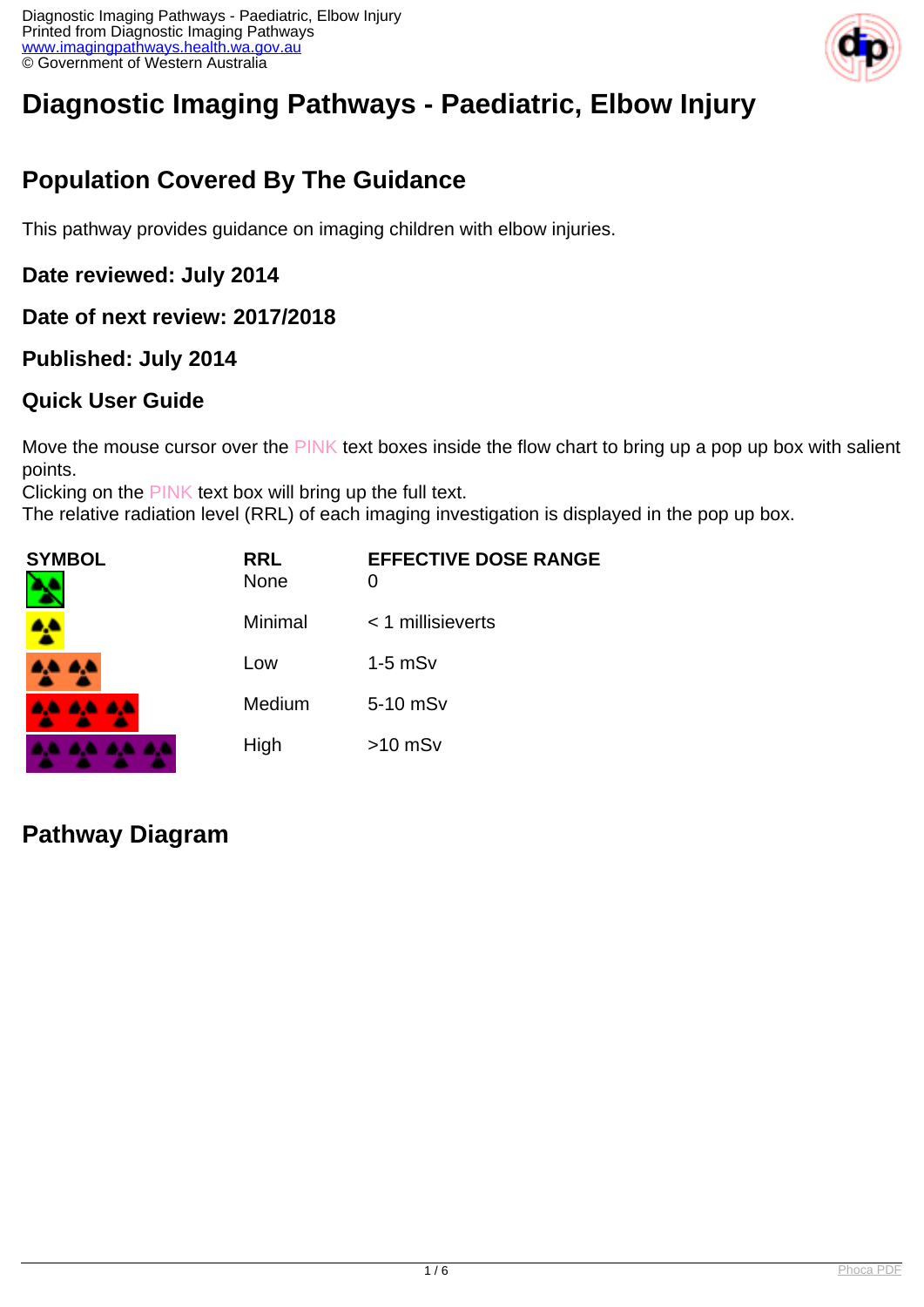Diagnostic Imaging Pathways - Paediatric, Elbow Injury Printed from Diagnostic Imaging Pathways [www.imagingpathways.health.wa.gov.au](http://www.imagingpathways.health.wa.gov.au/) © Government of Western Australia





# **Image Gallery**

Note: Images coming soon

# **Teaching Points**

Trauma to the paediatric elbow is common, and there is a higher incidence in this population compared with adults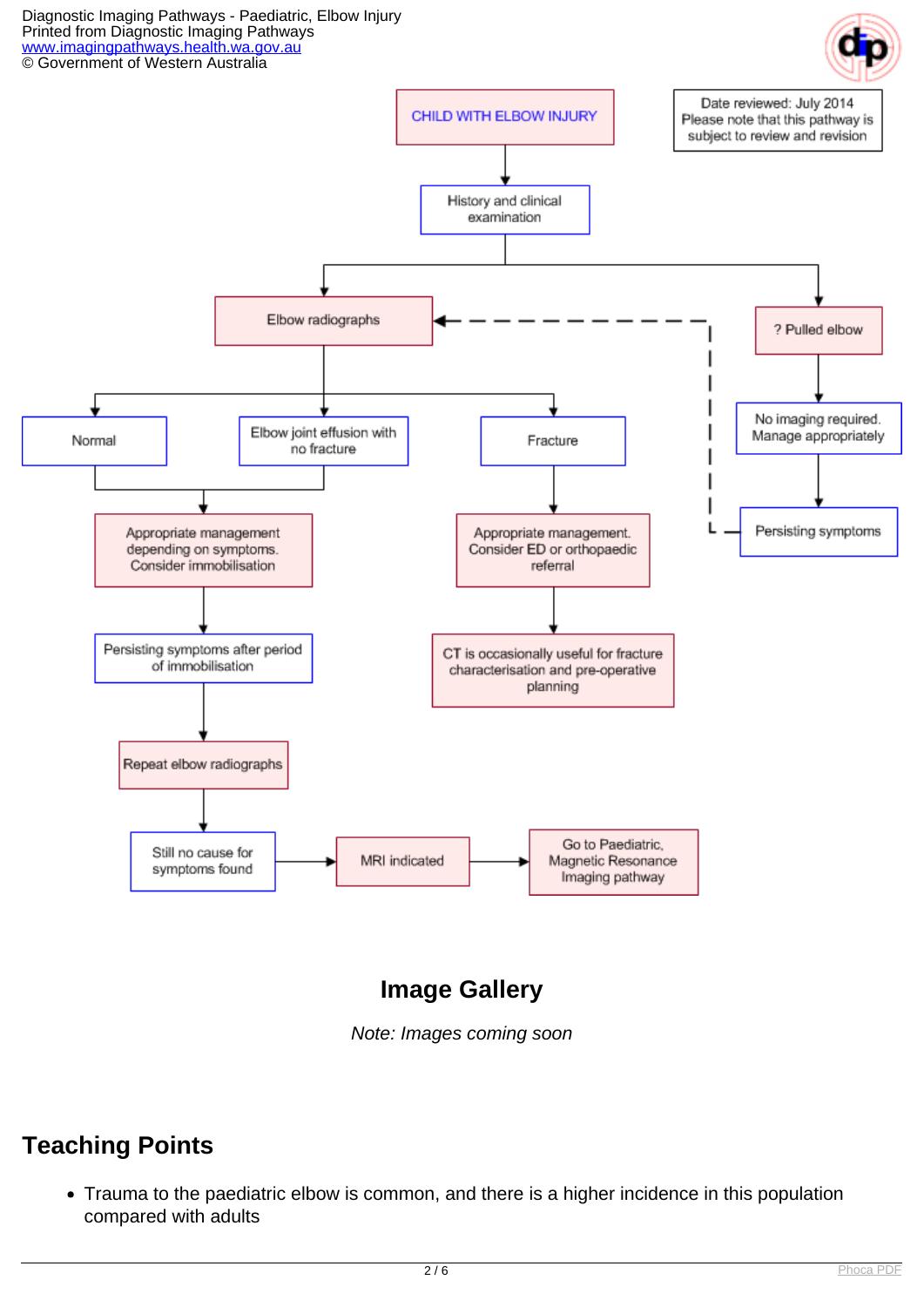

- Children instinctively protect themselves by using outstretched hands when they fall. 75% of all paediatric fractures occur in the upper extremity [1](index.php?option=com_content&view=article&id=230&tab=references#1)
- Unrecognised fractures may result in permanent neurovascular deficit and growth disturbances
- Radiographic imaging is commonly used to assess elbow injuries

## **Plain Radiographs**

- Plain radiography of the elbow is the investigative mainstay for assessing elbow injuries in children in the acute and sub-acute setting
- Interpretation is complicated by the relative radiolucency of the cartilaginous anatomy and complex nature of epiphyseal growth. Although ossification centres generally develop in sequence, there is variability with gender and race
- Standard views are antero-posterior & lateral projections of the elbow. Additional oblique views and comparison views of the opposite limb may also aid assessment. Stress views using valgus-stress can provide additional information on the ligamentous integrity of the joint in the sub-acute and chronic setting [2](index.php?option=com_content&view=article&id=230&tab=references#2)
- In many cases, particularly those involving high-energy trauma, fractures may be readily apparent
- When no fracture is apparent, radiographic findings such as the presence of a joint effusion or displacement of the fat pads can raise the suspicion of an occult fracture
- Occult fractures are found in 80% of patients with isolated posterior fat pad displacement on initial or follow-up radiographs [3](index.php?option=com_content&view=article&id=230&tab=references#3)
- The sensitivity and specificity of plain radiographs for detecting elbow fractures has been documented as 64-71% and 56% respectively [4](index.php?option=com_content&view=article&id=230&tab=references#4),[5](index.php?option=com_content&view=article&id=230&tab=references#5)
- Whilst MRI scans detect more injuries than radiographs, the vast majority of these will make no difference to patient management or outcome

# **Computed Tomography (CT)**

- Multidetector computed tomography (MDCT) allows rapid scanning times, multiplanar and 3D reconstruction and, unlike MRI, is readily available and generally does not require sedation or general anaesthesia
- Due to its excellent resolution of bony structures, MDCT may be used for fracture characterisation and for pre-operative planning of complex fractures
- A major limitation is the radiation dose which is of particular concern in the paediatric population. However, dose reduction techniques and low-dose protocols can substantially reduce the radiation exposure [6](index.php?option=com_content&view=article&id=230&tab=references#6)
- Chapman et al found that MDCT was highly sensitive and specific (92%, 79% respectively) for detecting radiographically occult fractures of paediatric elbows [7](index.php?option=com_content&view=article&id=230&tab=references#7)

# **Magnetic Resonance Imaging (MRI)**

- Magnetic resonance imaging has the advantages of no ionising radiation, excellent soft tissue resolution and capable of multi planar reconstructions
- Rarely would an MRI scan be required. Whilst MRI may detect additional injuries these rarely change management
- MRI is able to evaluate a spectrum of injuries not visible on plain radiographs. These include injuries to the soft tissues, cartilage/epiphyses and bone contusions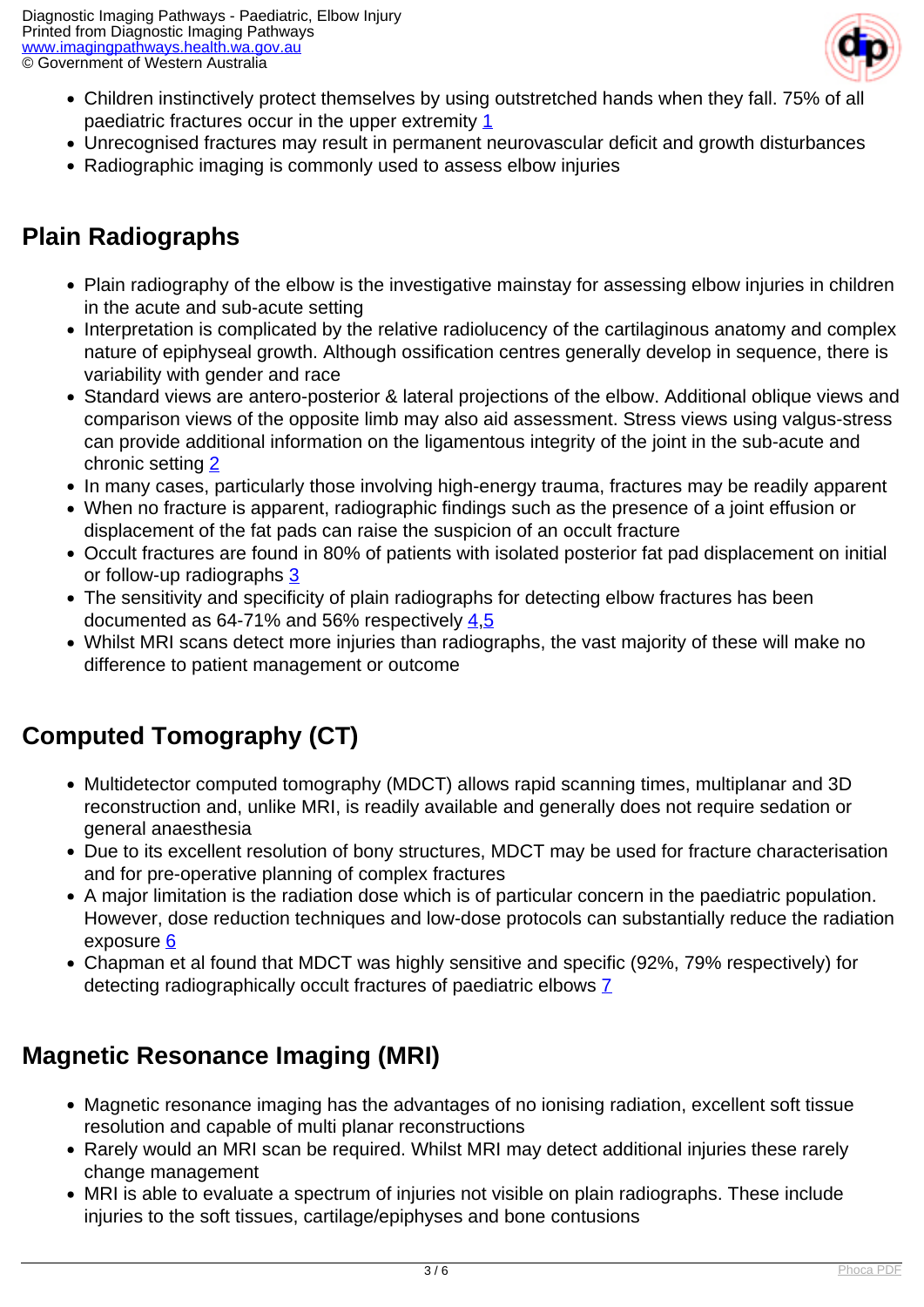

- Disadvantages include costs, limited access and the need for sedation or general anaesthesia for young children
- There have been a number of case series examining the use of MRI in paediatric patients with elbow trauma. In general, MRI has been used when plain radiographs are equivocal or demonstrate an effusion only
	- Griffith et al studied 50 paediatric patients with moderately severe elbow trauma not requiring immediate surgery. They found radiographically occult fractures in 22% and radiographically occult transphyseal or physeal injury in 19%. However MRI findings did not result in any change in treatment [4](index.php?option=com_content&view=article&id=230&tab=references#4)
	- Wei et al studied children with little league elbow and, whilst MRI demonstrated more abnormalities compared with radiographs, these did not change clinical management  $8$
	- Pudas et al studied 25 consecutive paediatric patients with elbow trauma. In those patients with a radiographic joint effusion but no fracture, MRI confirmed occult fracture in 8 of 9 patients and led to a change in management of 4 of the 9 patients. Three of these involved putting the patient in a cast although one had septic arthritis subsequently diagnosed after a fracture was excluded [5](index.php?option=com_content&view=article&id=230&tab=references#5)
	- Major et al studied 13 consecutive paediatric & adult patients with elbow trauma & radiographic joint effusion. 4 of the 7 children demonstrated occult fractures. All patients demonstrated bone marrow oedema [9](index.php?option=com_content&view=article&id=230&tab=references#9)
	- Carey et al studied 14 patients with documented or suspected growth plate fractures of the upper and lower limbs. The MRI findings changed the diagnosis in 7 of 14 patients and management in 5 patients [10](index.php?option=com_content&view=article&id=230&tab=references#10)
- MR and CT Arthrography are advanced joint imaging studies where contrast is injected directly into the joint space to study the internal architecture of the joint. These are reserved for conditions like capsular and ligamentous injuries, intra-articular loose bodies, focal cartilaginous abnormalities and elbow dislocations. These conditions tend to be associated with young athletes [12](index.php?option=com_content&view=article&id=230&tab=references#12)

### **References**

- 1. Jacoby SM, Herman MJ, Morrison WB, Osterman AL. **Pediatric elbow trauma: an orthopaedic perspective on the importance of radiographic interpretation.** Semin Musculoskelet Radiol. 2007;11(1):48-56. (Review article)
- 2. Potter HG, Ho ST, Altchek DW. **Magnetic resonance imaging of the elbow.** Semin Musculoskelet Radiol. 2004; 8(1):5-16. (Review article)
- 3. Skaggs DL, Mirzayan R. **The posterior fat pad sign in association with occult fracture of the elbow in children.** J Bone Joint Surg Am. 1999;81(10):1429–33. (Level II/III evidence)
- 4. Griffith JF, Roebuck DJ, Cheng JC, Chan YL, Rainer TH, Ng BK, Metreweli C. **Acute elbow trauma in children: spectrum of injury revealed by MR imaging not apparent on radiographs.** AJR Am J Roentgenol. 2001;176(1):53-60. (Level III evidence)
- 5. Pudas T, Hurme T, Mattila K, Svedström E. **Magnetic resonance imaging in pediatric elbow fractures.** Acta Radiol. 2005;46(6):636-44. (Level III evidence)
- 6. Chapman VM, Kalra M, Halpern E, Grottkau B, Albright M, Jaramillo D. **16-MDCT of the posttraumatic pediatric elbow: optimum parameters and associated radiation dose.** AJR Am J Roentgenol. 2005;185(2):516-21. (Level III evidence)
- 7. Chapman V, Grottkau B, Albright M, Elaini A, Halpern E, Jaramillo D. **MDCT of the elbow in pediatric patients with posttraumatic elbow effusions.** AJR Am J Roentgenol. 2006;187(3):812-7. (Level III evidence)
- 8. Wei A, Khana S, Limpisvasti O, Crues J, Podesta L, Yocum LA. **Clinical and magnetic resonance imaging findings associated with little league elbow.** J Pediatr Orthop. 2010;30(7):715-9. (Level II/III evidence)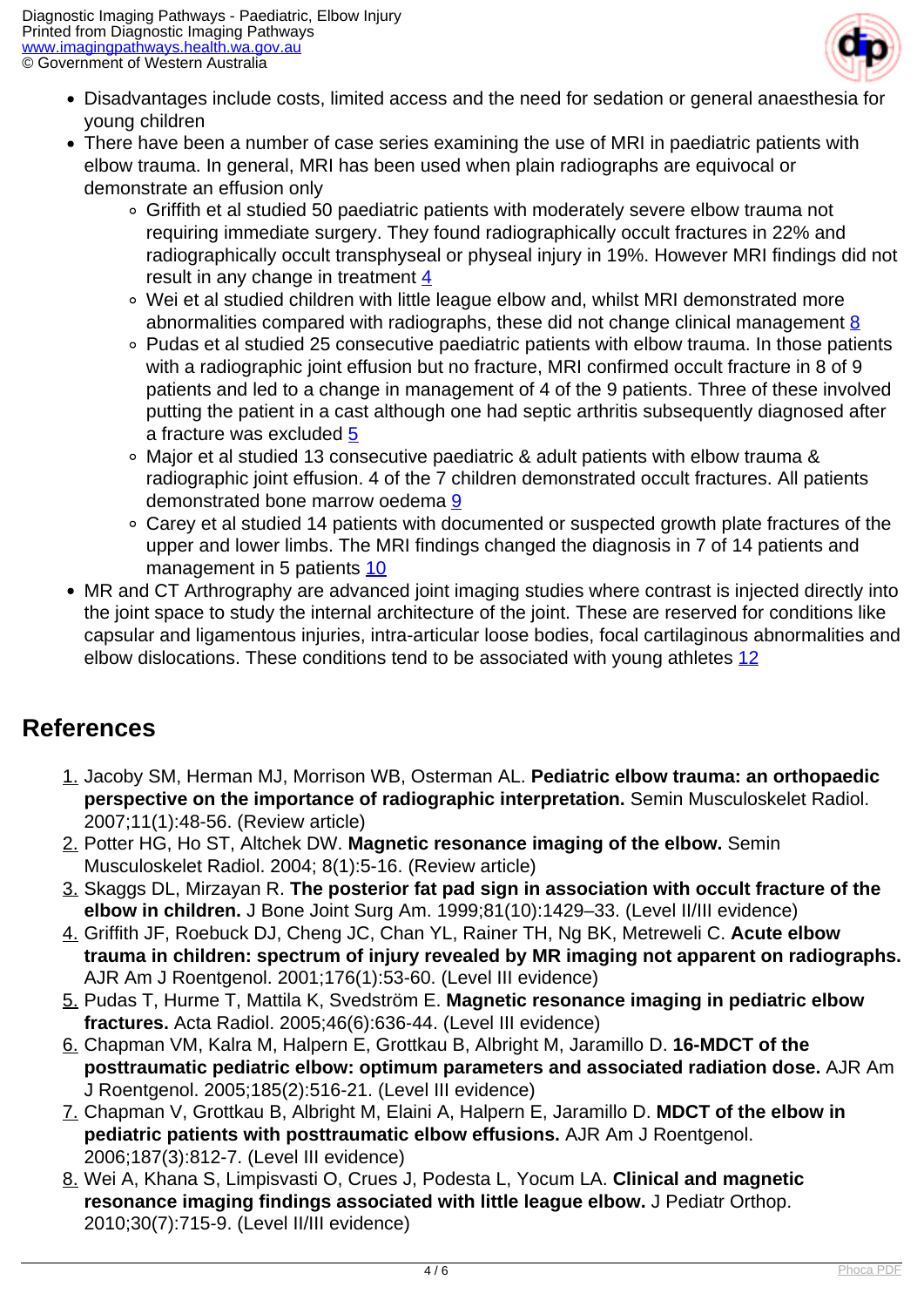

- 9. Major NM, Crawford ST. **Elbow effusions in trauma in adults and children: is there an occult fracture?** AJR Am J Roentgenol. 2002;178(2):413-8. (Level II evidence)
- 10. Carey J, Spence L, Blickman H, Eustace S. **MRI of pediatric growth plate injury: correlation with plain film radiographs and clinical outcome.** Skeletal Radiol. 1998;27(5):250-5. (Level III evidence)
- 11. Iyer RS, Thapa MM, Khanna PC, Chew FS. **Paediatric bone imaging: imaging elbow trauma in children - a review of acute and chronic injuries.** AJR Am J Roentgenol. 2012; 198:1053-68. (Review article)
- 12. Delport AG, Zoga AC. **MR and CT arthrographay of the elbow.** Semin Musculoskelet Radiol. 2012;16:15–26. (Review article).

### **Information for Consumers**

| Information from this website              | <b>Information from the Royal</b><br><b>Australian and New Zealand</b><br><b>College of Radiologists' website</b> |
|--------------------------------------------|-------------------------------------------------------------------------------------------------------------------|
|                                            |                                                                                                                   |
| <b>Consent to Procedure or Treatment</b>   | <b>Magnetic Resonance Imaging (MRI)</b>                                                                           |
| <b>Radiation Risks of X-rays and Scans</b> | <b>Plain Radiography/X-rays</b>                                                                                   |
| <b>Magnetic Resonance Imaging (MRI)</b>    | <b>Radiation Risk of Medical Imaging for</b><br><b>Adults and Children</b>                                        |
| <b>Plain Radiography (X-ray)</b>           | <b>Children's (Paediatric) X-ray Examination</b>                                                                  |
|                                            |                                                                                                                   |
|                                            | <b>Making Your Child's Test or Procedure</b><br><b>Less Stressful</b>                                             |
|                                            |                                                                                                                   |

#### **Copyright**

© Copyright 2015, Department of Health Western Australia. All Rights Reserved. This web site and its content has been prepared by The Department of Health, Western Australia. The information contained on this web site is protected by copyright.

#### **Legal Notice**

Please remember that this leaflet is intended as general information only. It is not definitive and The Department of Health, Western Australia can not accept any legal liability arising from its use. The information is kept as up to date and accurate as possible, but please be warned that it is always subject to change.